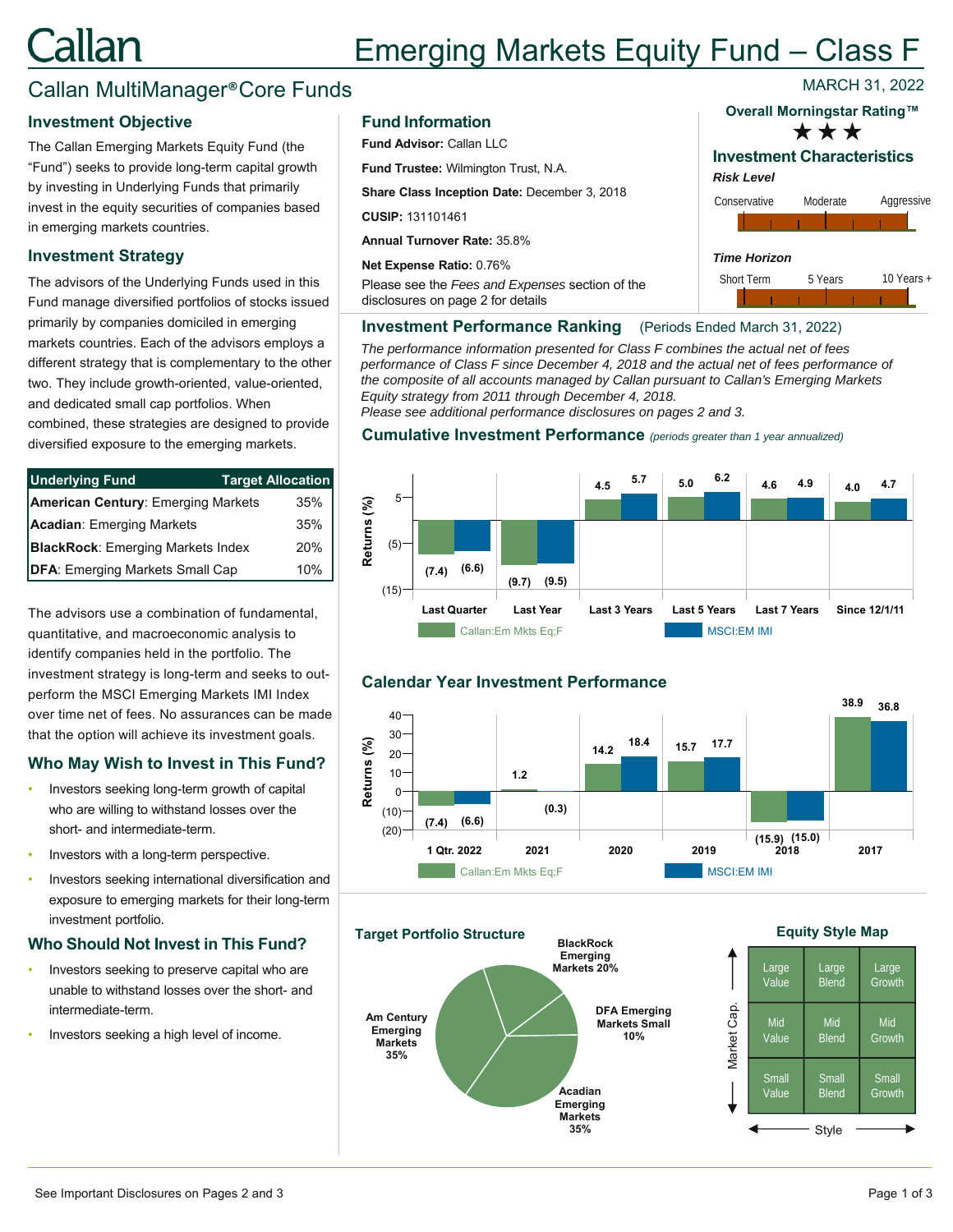# Callan MultiManager®Core Funds

## **General Disclosures**

The Callan Emerging Markets Equity Fund (the "Fund") is part of the Callan Open Architecture Trust, Trusteed by Wilmington Trust N.A. The Fund is advised by Callan LLC ("Callan"), a registered investment advisor. The Trustee maintains ultimate fiduciary authority over the management of, and investments made in, the Fund.

The Fund invests in underlying mutual fund and collective trust investments (the "Underlying Funds"). The Underlying Funds and the target allocation to each Underlying Fund are summarized on the previous page.

Participation in the Fund is governed by a Declaration of Trust and terms of the participation materials which must be reviewed and signed by the plan sponsor in order to invest in the Fund.

The Fund is not a mutual fund and is not registered as an investment company under the Investment Company Act of 1940, as amended, and therefore does not have the protections provided by that Act. Neither the Securities and Exchange Commission nor any other regulatory body has approved or disapproved the Fund or passed upon the accuracy or adequacy of this Fact Sheet.

The Fund's portfolio is periodically rebalanced as needed to keep the percentage weights for the Underlying Funds close to their target weights. Additionally, the Trustee, in consultation with Callan and in the Trustee's discretion from time to time may change the composition of the portfolio. Potential changes may include the addition of Underlying Funds, the removal of Underlying Funds, changes in the target weights for the Underlying Funds, and changes in the rebalancing algorithm.

The Fund does not have a prospectus.

#### **Performance Disclosures**

The performance information presented for Class F combines the actual performance of Class F since December 4, 2018 and the actual performance of the composite of all accounts managed by Callan pursuant to Callan's Emerging Markets Equity strategy from 2011 through December 4, 2018. The Fund and the accounts included in the composite are managed pursuant to substantially similar investment strategies; however, Callan manages the accounts in the composite on a discretionary basis and Callan provides non-discretionary advice to the Trustee with respect to the Fund and the Trustee maintains ultimate authority to manage the Fund. Accordingly, the performance of the Fund may differ from the performance of the composite. The actual net of fees performance of the composite has been adjusted to include a reduction of 0.05% per annum to reflect the Trustee Fee and Other Expenses that the Fund will bear.

Figures for periods of less than one year are cumulative returns. All other figures represent annualized returns. Performance figures include the reinvestment of all dividends and any capital gains distributions. Past performance does not necessarily reflect the Fund's current management/fiduciary authority or the Fund's current expense level.

The Fund's benchmark is the **MSCI Emerging Markets IMI Index**. This index is designed to provide a broad measure of stock performance throughout the emerging markets. The index includes large and small cap companies domiciled in emerging market countries. An index is unmanaged and it is not possible to invest directly in an index. The Fund's portfolio contains securities that are not as diversified as the securities that compose the index.

The performance data shown represent past performance and should not be considered indicative of future results. Principal value and investment return will fluctuate. An investor's units when redeemed may be worth more or less than the original investment. Portfolio statistics for the Fund will change over time. The Fund is not FDIC-insured, may lose value and is not guaranteed by a bank or other financial institution.

#### **Fund Legal Structure**

The Fund is part of the Callan Open Architecture Trust, Trusteed by Wilmington Trust N.A. operated by the Trustee. The Trust is advised on a non-discretionary basis by Callan LLC ("Callan"), a registered investment advisor. The Trustee maintains ultimate fiduciary authority over the management of, and investments made in, the Fund. The Fund is not a mutual fund and is not registered as an investment company under the Investment Company Act of 1940, as amended.

IMPORTANT DISCLOSURES

#### **About the Fund's Advisor**

Founded in 1973, Callan is one of the largest independently-owned investment management and consulting firms in the United States. Headquartered in San Francisco, with offices across the country, Callan provides research, education, decision support, and advice to institutional investors representing approximately \$2 trillion in total assets.

#### **Fees and Expenses**

The participant will incur management fees, trustee fees, and other operating expenses ("Other Expenses") related to the Fund. Other Expenses may include audit expenses, custody service fees, tax form preparation expenses, legal and other fees.

The participants in the Fund will also bear expenses from the Underlying Funds, which include management fees, audit fees, trustee fees, and other expenses (the "Acquired Fund Fees and Expenses") in relation to the management of the Underlying Funds. Some of the Acquired Fund Fees and Expenses are expensed directly to the Underlying Funds, rather than charged directly to the Fund. Accordingly, these costs are not included in the direct costs associated with Fund operations (and not included in its net expense ratio or Other Expenses); however, to the extent that the Acquired Fund Fees and Expenses are borne by the Underlying Funds, they directly impact the Fund's net asset value.

The Fund's net expense ratio is 0.76% of net assets. This is an estimated rate. Below is a breakdown of the Total Annual Fund Operating Expenses on the Fund:

| <b>Callan Emerging Markets Equity Fund</b>                       |            |
|------------------------------------------------------------------|------------|
| Management Fee:                                                  | $0.00\%$   |
| Trustee Fee:                                                     | 0.03%      |
| Service Fee:                                                     | $0.00\%$   |
| Other Expenses:                                                  | 0.10%      |
| Acquired Fund Fees and Expenses (Underlying Funds):              | 0.72%      |
| Total Annual Fund Expense Ratio (Gross Expense Ratio):           | 0.85%      |
| Fee Waiver and Expense Reimbursement:                            | $(0.09\%)$ |
| <b>Total Annual Fund Operating Expenses (Net Expense Ratio):</b> | 0.76%      |

Other Expenses are based on projected expenses for the current year. Callan has voluntarily agreed to cap Other Expenses at 0.01% of net assets. Without the expense cap, total expenses would be higher. Callan can cease to cap Other Expenses at any time.

Class F shares are not charged an investment management fee payable to Callan. Class F shares are only available to retirement plans currently engaged in a discretionary consulting relationship with Callan where Callan is paid a consulting fee for the entire discretionary relationship. Plan sponsors may elect to pass Callan's discretionary consulting fee on to plan participants, in whole or in part.